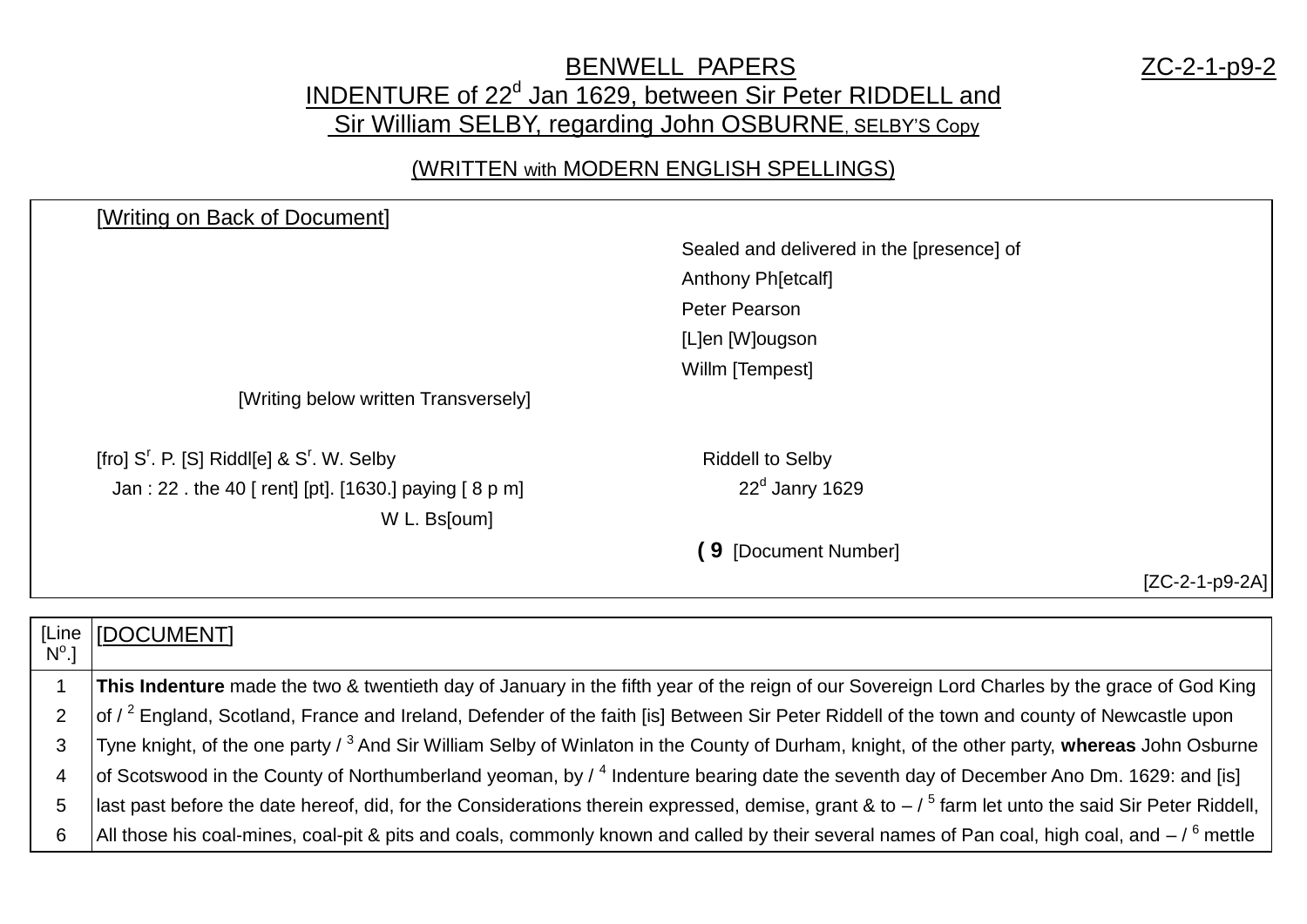coal and Stone coal, which could, should or might be had, sought, wrought, obtained & gotten, forth and under all those several parcels of 7 ground, lying and being  $-\frac{7}{7}$  within the territories of the Lordship of Benwell in the said County of Northumberland, and called or known by 8 | their several name or names, as follows vizt, forth & under one / <sup>8</sup> parcel of ground called the East Field then and yet being meadow ground, 9  $\,$  and forth and under one parcel of ground called the Spittle Flatt, and forth & under other – parcels of ground /  $^9$  called the High Cross, Stubblewood and the [L]ea gaire, Together with free liberty, to dig, work, sink, and make pit and pits, trench, and trenches, grove and groves, 10 drive drift and  $-$  / <sup>10</sup> drift, watergate and watergates, and to do and perform whatsoever else should be needful, necessary, fitting and 11 convenient to be made, done and wrought, as well for the obtaining & getting of  $/11$  Coals, as also for the avoiding and Conveying of water 12 and styth, Together with sufficient and Convenient way leave, ground room and heap-room, as well for the laying and  $\ell^{12}$  placing of all such Coals, stones, sand, gravel and rubbish, as should proceed or come, forth of the said coal-mines and coal-pit, with free egress, and regress 13 for the leading, carrying and  $-7^{13}$  Conveying of the same the nearest way towards the River of Tyne, Together with free liberty to erect, build 14 and make hovels and lodges for the setting and placing of the workmen, which  $\frac{14}{14}$  should be employed about the said Coal-works; To hold, 15  $\frac{1}{5}$  from the thirteenth day of October then and [is] next following, unto the end and Term of eleven years and eleven –  $\frac{15}{15}$  months, yielding and paying therefore yearly during the said Term to the said John Osburne his executors, administrators and assignees, the sum of eight 16 pounds of lawful money of  $\ell^{16}$  En[gland][whole in Doc.], at four terms in the year, That is to say, At or upon the eighteenth day of October, the 17 | Nineteenth day of January, the seventeenth day of May, and upon the Eighteenth day / <sup>17</sup> of [July, by][whole in Doc.] equal portions, As in and by the foresaid recited Indenture (containing diverse and sundry Covenant & agreements., and certain boundaries of the said parcels of 18 grounds) may & doth – / <sup>18</sup> may [more][whole in Doc.] plainly and at large, appear; **Now** this Indenture – witness's, That the said Sir Peter 19 Riddell for and in Consideration of the sum of Forty Pounds – of lawful English  $/19$  Money, unto him in hand paid, before then sealing and delivery hereof, and also for diverse other good causes, & lawful Considerations him hereunto moving, doth, by these present, grant  $20$   $\frac{1}{20}$  assign and set over unto the said Sir William Selby, The said Coal-mines, Coal-pit and Coals, and other the said liberties, privileges and 21 premisses whatsoever by the said recited  $-7^{21}$  Indenture granted or demised, or mentioned to be their by granted or demised unto him the 22 said Sir Peter Riddell; And also all the estate, right, title, interest and term of years  $\ell^{22}$  which he the said Sir Peter Riddell now has, or may or 23 can have, of, in or to the said premisses, or any part thereof, Together with the said recited Indenture of Lease;  $/$ <sup>23</sup> To have and to hold the said Coal-mines, Coal-pit and Coals, and all & singular other the said premisses in or by these present granted and assigned, or meant or  $24$   $\frac{1}{2}$  intended to be here in or hereby granted and assigned with their appurtenances and every part and parcel thereof unto the said Sir William 25 Selby, his executors, administrators  $\ell^{25}$  and assignees, from the said thirteenth day of October as next ensuing the date hereof, for and during 26 the term of Eleven years and eleven months, thence next – / <sup>26</sup> Following; And the said Sir Peter Riddell doth for himself, his heirs, executors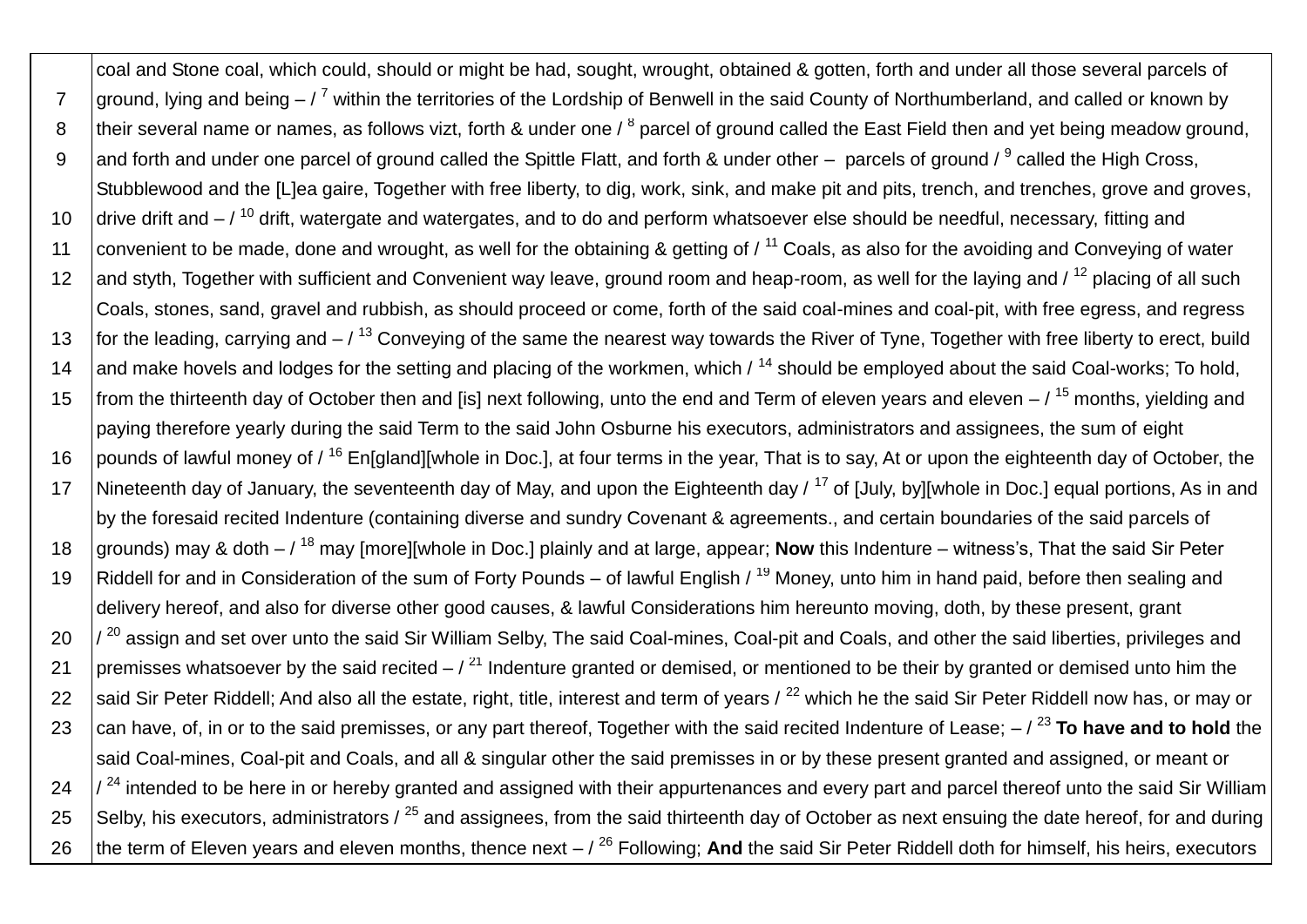| 27 | and administrators, Covenant grant and agree, by these present, to & with the said Sir William / <sup>27</sup> Selby his executors, administrators and     |
|----|------------------------------------------------------------------------------------------------------------------------------------------------------------|
| 29 | assignees, That he the said Sir William Selby his executors, administrators and assigns, & every of them, shall or may for & / <sup>29</sup> to be granted |
|    | with their appurtenances, & every part thereof, without the lawful let, suite, trouble, hindrance, eviction, interruption, or impeachment of him           |
| 30 | the said Sir Peter / <sup>30</sup> Riddell, or of any other person or persons whatsoever lawfully Claiming or deriving, by, from or under him; And it is   |
| 31 | hereby declared & agreed, by & between / $^{31}$ the said parties hereunto, That he the said Sir William Selby his executors, administrators or            |
| 32 | Assignees, or some of them, shall yearly during the Continuance of the $-$ / $^{32}$ foresaid Term, well & truly satisfy or pay, or cause to be paid,      |
| 33 | unto the said John Osburne his executors, administrators and or Assignees, the said yearly rent or / <sup>33</sup> sum of eight pound, a the foresaid      |
| 34 | days before limited and appointed for the payment of the same, <b>In witness whereof</b> the parties above said / $34$ to these present Indentures         |
| 35 | have interchangeably set their hands & seals, the day & year, first above written, Ano Dm: 1629: /                                                         |
| 36 | <b>William Selby</b>                                                                                                                                       |
|    | [ZC-2-1-p9-2B]                                                                                                                                             |

## (WRITTEN with OLD ENGLISH SPELLINGS)

| [Writing on Back of Document]                       |                                      |
|-----------------------------------------------------|--------------------------------------|
|                                                     | Sealed and delivred in the pp'nce of |
|                                                     | Anthony Ph[etcalf]                   |
|                                                     | Peter Pearson                        |
|                                                     | [L]en [W]ougson                      |
|                                                     | Willm [Tempest]                      |
| [Writing below written Transversely]                |                                      |
| $[$ fro] S'. P. [S] Riddl $[$ e] & S'. W. Selby     | <b>Riddell to Selby</b>              |
| Jan: 22. the 40 [rent] [pt]. [1630.] paying [8 p m] | $22d$ Janry 1629                     |
| W L. Bs[oum]                                        |                                      |
|                                                     | 9 [Document Number]                  |
|                                                     | $[ZC-2-1-p9-2A]$                     |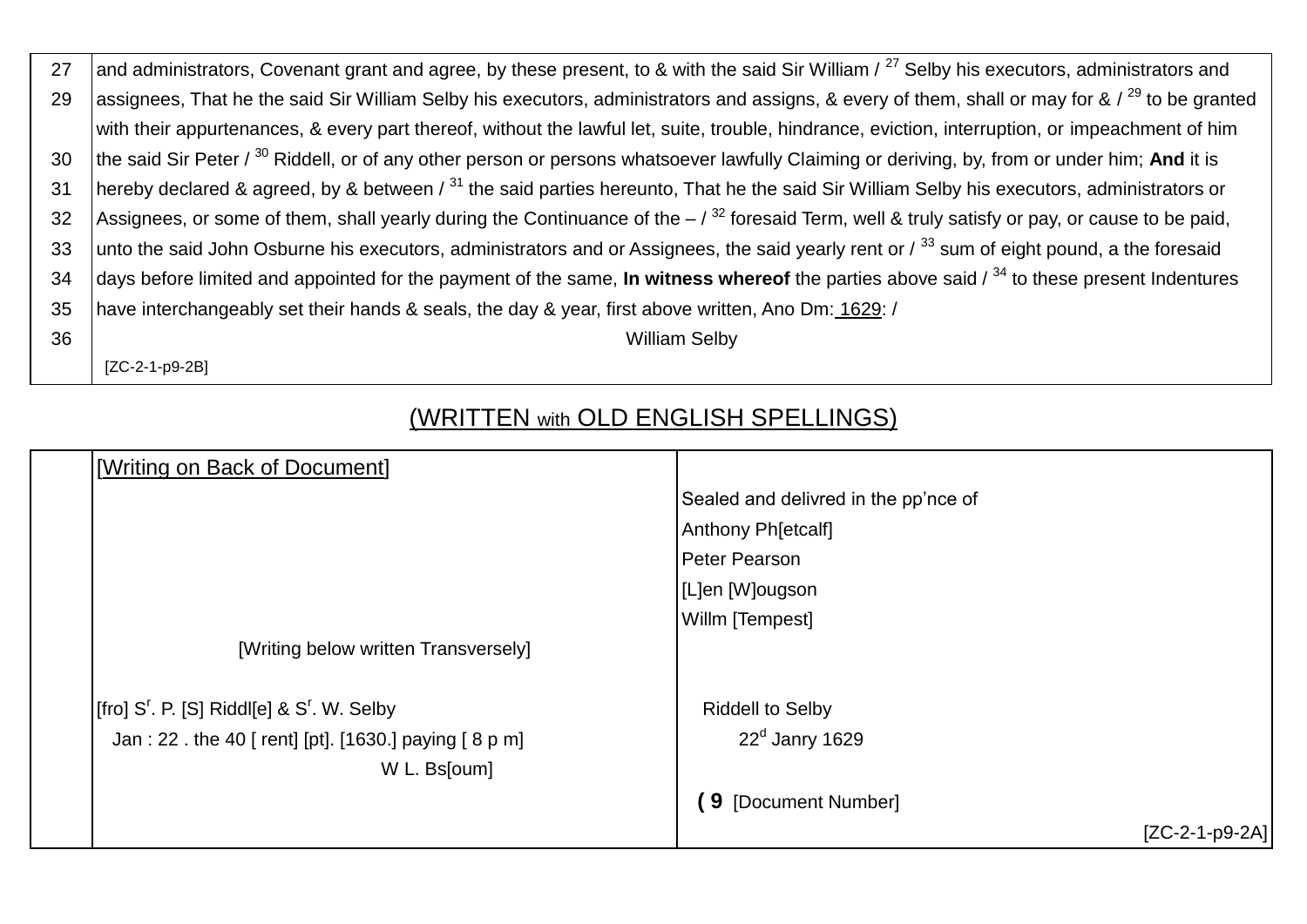| [Line<br>$N^{\circ}.$ | [DOCUMENT]                                                                                                                                                                                                      |
|-----------------------|-----------------------------------------------------------------------------------------------------------------------------------------------------------------------------------------------------------------|
| $\mathbf 1$           | This Indenture made the two & twentieth day of January in the fifth yeare of the raigne of our Soveraigne Lorde Charles by the grace of God<br>Kinge of                                                         |
| 2                     | Englande, Scotlande, France and Irelande, Defender of the faith [hc] Betweene Sir Peter Riddell of the towne and countye of Newcastle vpon<br>Tyne knight, of thone party                                       |
| 3                     | And Sir William Selbye of Wynlaton in the Countye of Durham, knight, of th'other partye, whereas John Osburne of Scotswoode in the<br>Countie of Northumberland yeoman, by                                      |
| $\overline{4}$        | Indenture bearinge date the seaventh day of December Ano Dm. 1629: and [nd'] last past before the date hereof, did, for the Consideracons<br>theirin expressed, demise, graunt $\&$ to $-$                      |
| 5                     | farme lett vnto the said Sir Peter Riddell, All those his colemynes, cole pitt & pitte and coles, comonly knowne and called by their severall<br>names of Pan cole, high cole, and -                            |
| 6                     | mettle cole and Stone cole, w <sup>ch</sup> colde, sholde or might be had, sought, wrought, obtayned & gotten, furth and vnder all those severall parcells<br>of grounde, lyinge and beinge -                   |
| $\overline{7}$        | within the territaries of the Lardshippe of Benwell in the said County of Northumberlande, and called or knowne by their severall name or<br>names, as followeth vizt, furth & vnder one                        |
| 8                     | parcell of grounde called the East Feilde then and yett beinge meadowe grounde, and furth and vnder one parcell of grounde called the Spittle<br>Flatte, and furth & vnder other - parcells of ground           |
| 9                     | called the High Crosse, Stubblewood and the [L]ea gaire, Together with free libertie, to digge, worke, sincke, and make pitt and pitte, trenche,<br>and Trenches, grove and groves, drive drift and -           |
| 10                    | drifte, watergate and watergates, and to doe and perfarme whatsoever else shoulde be needefull, necessarye, fittinge and convenient to be<br>made, done and wrought, aswell for the obtayninge & gettinge of    |
| 11                    | Coles, as alsoe for the avoidinge and Conveyinge of water and stithe, Together with sufficient and Convenient way leave, grounde roome and<br>heaperoome, aswell for the layinge and                            |
| 12 <sup>2</sup>       | placeinge of all such Coles, stones, sande, gravell and rubbish, as sholde proceede or come, furth of the said colemynes and colepitte, with<br>free egresse, and regresse for the leadinge, carrieinge and -   |
| 13                    | Conveyinge of the same the nearest way towardes the River of Tyne, Together with free libertie to erect, builde and make hovells and lodghes<br>for the settinge and placeinge of the workemen, w <sup>ch</sup> |
| 14                    | shold be imploied about the said Coleworkes; To holde, from the thirteenth day of October then and [nd'] next followinge, vnto the ende and<br>Tearme of eleaven yeares and eleaven -                           |
| 15                    | monethes, yeildinge and payinge therefore yearlye duringe the said Tearme to the said John Osburne his executo <sup>rs</sup> , administrators and<br>assignees, the some of eight poundes of lawfull monie of   |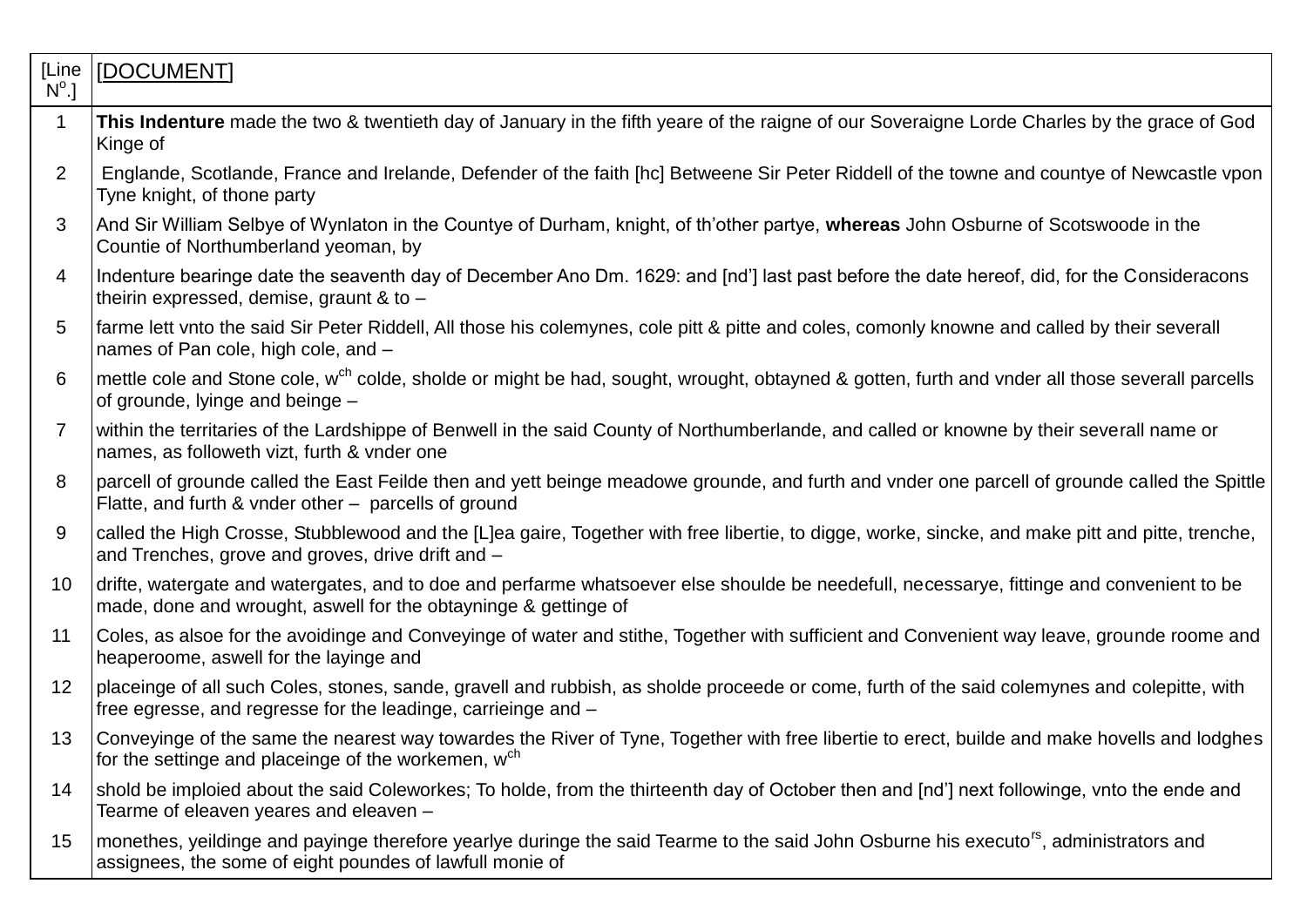- 16 En[gland][whole in Doc.], at fower termes in the yeare, That is to say, At or vpon the eighteenth day of October, the Nynetenth day of Januarye, the seavententh day of Maie, and vpon the Eighteenth day
- 17 | of [Julie, by][whole in Doc.] equall porcons, As in and by the foresaid recyted Indenture (contayninge div'se and sundry Covennte & agreem<sup>ts</sup>., and certaine bounders of the said parcells of groundes) may & doth –
- 18 may [more][whole in Doc.] plainelie and at large, appeare; **Nowe** this Indenture witnesseth, That the said Sir Peter Riddell for and in Consideracon of the some of Fortye Poundes – of lawfull english
- 19 Mony, vnto him in hande paide, before then s[e]alinge and deliv'ie hereof, and alsoe for div'se other good causes, & lawfull Consideracons him herevnto movinge, doth, by these presente, graunt
- 20 assigne and sett over vnto the said Sir William Selby, The said Colemynes, Colepitte and Coles, and other the said liberties, priviledges and p'misses whatsoever by the said recyted –
- 21 Indenture graunted or demised, or menconed to be their by graunted or demised vnto him the said Sir Peter Riddell; And alsoe all the estate, right, title, interest and terme of years
- 22 which he the said Sir Peter Riddell nowe hath, or may or can have, of, in or to the said p'misses, or anie part theirof, Together with the said recited Indenture of Lease; –
- 23 **To have and to holde** the said Colemynes, Colepitte and Coles, and all & singuler other the said p'misses in or by these present graunted and assigned, or ment or
- 24  $\,$  lintended to be here in or hereby graunted and assigned w<sup>th</sup> their appurten'ncs and every part and parcell theirof vnto the said Sir William Selbye, his executors, administrato's
- 25 and assignees, from the said thirtenth day of October [nd'] next ensueinge the date hereof, for and duringe the tearme of Eleven yeares and eleven monethes, thence next –
- 26 Followinge; **And** the said Sir Peter Riddell doth for himselfe, his heires, executors and administrators, Coven'nt graunt and agree, by these  $\sigma$  presente, to & w<sup>th</sup> the said Sir William
- 27 Selbye his executors, administrators and assignees, That he the said Sir William Selbye his executors, administrators and assignes, & every of them, shall or may for &
- 28 duringe the foresaid Tearme, quietlie and peaceablie have hold, possesse and enioye, the said Colemynes, Colepitt and other the said premisses hereby graunted, or menconed
- 29  $\pm$  to be graunted w<sup>th</sup> their appurten'ncs, & every part theirof, w<sup>th</sup>out the lawfull lett, sute, trouble, hinderaunce, evi'con, interrupcon, or impeachment of him the said Sir Petter
- 30 Riddell, or of anie other person or persons whatsoever lawfullie Clayminge or derivinge, by, from or vnder him; **And** it is hereby declared & agreed, by & betweene
- 31 Ithe said parties herevnto. That he the said Sir William Selby his executo<sup>rs</sup>, administrators or Assignees, or some of them, shall yearlie duringe the Continewance of the –